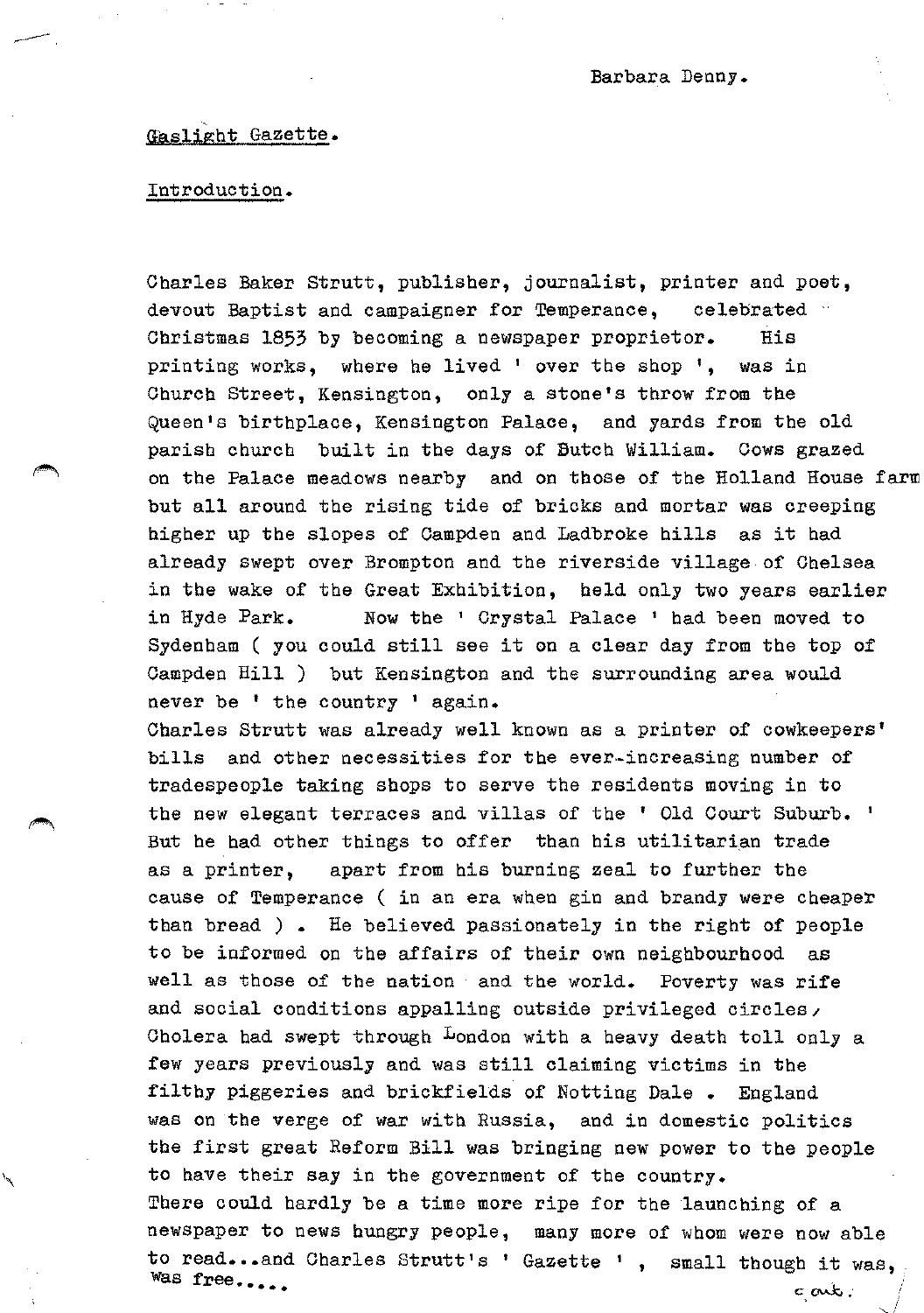#### Gaslight Gazetter. Introduction. Page 2.

The Daily News ' a London morning newspaper, cost fivepence, so did ' The Times ' ( a lot of money in the context of prices of articles such as top quality coal at a shilling a hundredweight) so expensive in fact, that newsagents made it available on loan at a shilling a week). In the mid-nineteenth century, not only were newspapers expensive but they were taxed through Paper and Advertisement Duties, the latter about to be repealed following a campaign vigorously supported by Charles Strutt.

The first issue of his ' Gazette ' appeared early in December 1853, by February the following year it bad grown in size and be was expressing the pious hope that ' his small creation ' would become a 1 vital parochial institution ' • Later, after eighteen months of publication , when the Gazette was no longer free, but selling for one penny, he displayed a spark of prophecy in an editorial ( after reading Leigh Hunt's ' Old Court Suburb, a classic history of the area ) that his ' Gazette ' might also become a 1 kind of historical record of things and opinions.'.

People do not normally keep newspapers, certainly not the kind which Charles Strutt produced, which are the most ephemeral of the articles in everyday use, although perhaps more than any other provide a link with the past which is touchingly intimate.

Over thirty years ago, on a bot afternoon in July 1953, a very old lady arrived at the offices of The Aensington News ' in Kensington Church Street, carrying a tattered brown paper parcel. Her name was Edith Strutt, Charles Strutt's youngest daughter, now in her nineties, who bad made the tiring bus journey from her home in Kentish Town to return to the place of her birth and bring with her the only surviving copies of the paper that bad also been born in Church Street a century ago. Although bound into book form its fragile pages were brown, brittle and flimsy as paper scorched in a fire. It must not, she prayed be destroyed when the time came when most of her other belongings  $\lambda$ including dozens of her fathers poems would be consigned , as such personal treasures, worthless to others, usually are, to the dustbin.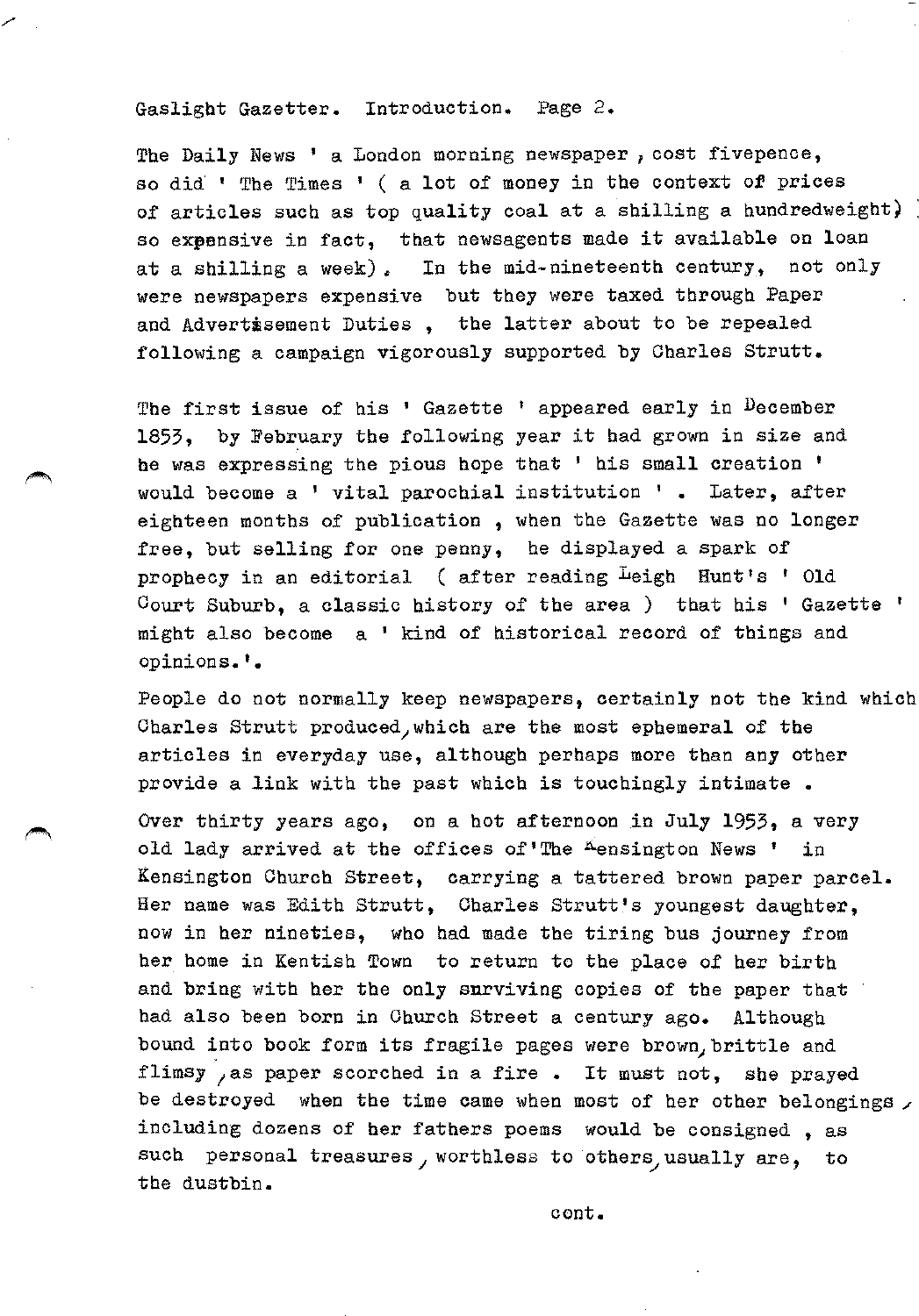#### Gaslight Gazette. Introduction Page 3.

*/* 

Her gift was gratefully received and cherished , the bound copy passed to Kensington and Chelsea Libraries for microfilming, the original carefully stored and preserved and read... for the columns of its living history form the basis of this book which tells the story of mid-Victorian London at its roots, on the streets and in the homes, in shops and factories, places where people lived and died.  $'$ The Gazette, by recording the trivia of the times brings us closer to them than their grand events. Squabbles, scandals, even the patent medicines, the bargain offers in clothes or groceries, these are the stuff that everyday life is made of but are seldom recorded for posterity, the paper they are printed on being screwed up and thrown away.

But the Gaslight  $|$  Gazette has survived . The light it sheds is.  $of the$ :far. from gentle, piercing the shadowy romance of the past with harsh reality of poverty, squalor, disease and death, which were part and parcel of Victorian life - but also revealing the homely domesticity of a generation only a century or so removed from our own which took the first steps leading to the world as we know it today.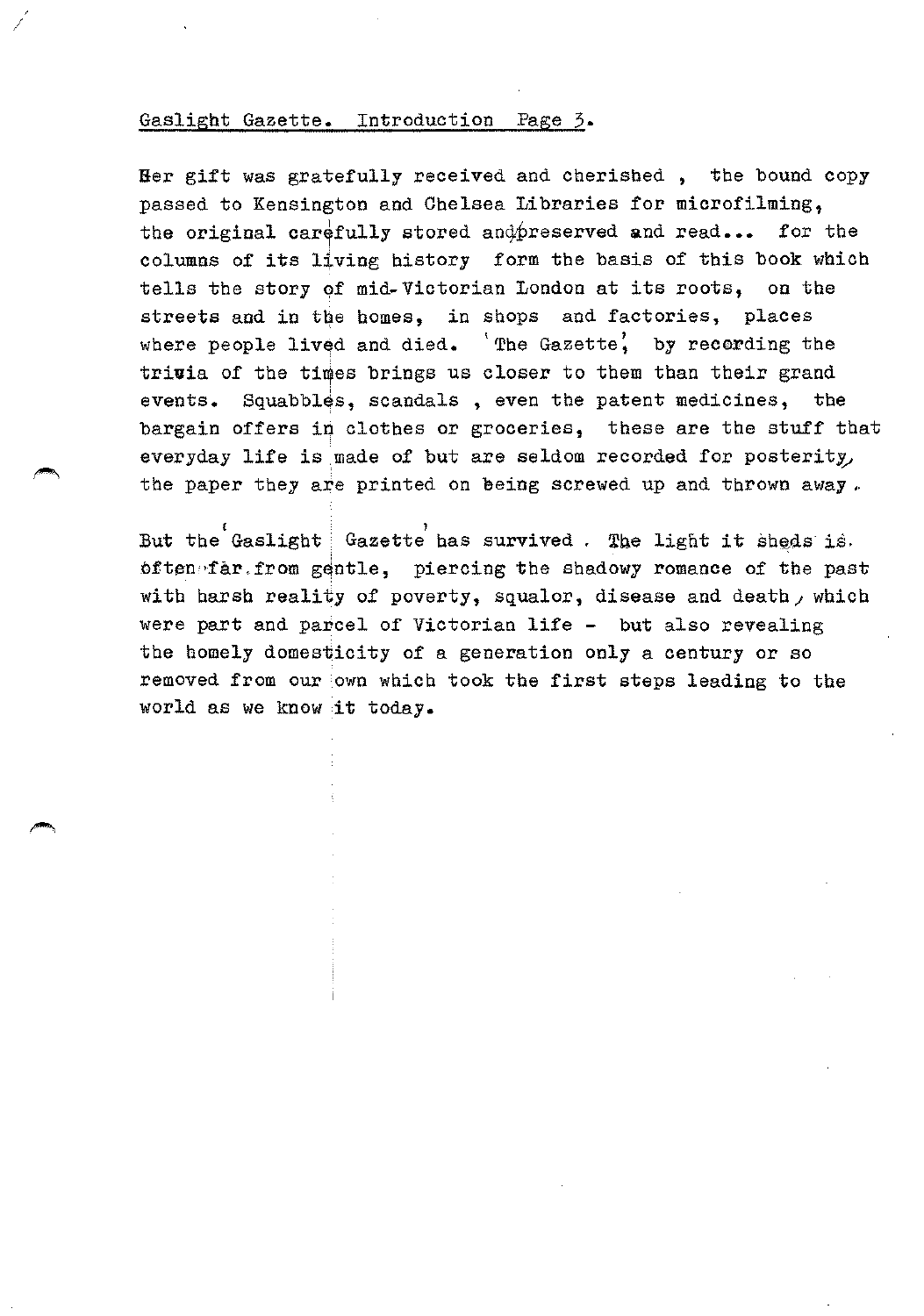Gaslynk Gazelle

#### Introduction

Looking back on five years of the past century from the perspective of the present day is ther like looking through the wrong end of a pair of binoculars , encapsulating events and scenes into a museum piece miniature with little relevance

to modern life . Yet out of this study of a Veitorian Editor, his publication and his readers in one small area of London comes the lesson of the relentless repetition of history and its failure to teach us ( or more correctly our failure to learn ) to change our ways . There are many times when even the heavy and verbose prose of the 19th century seems to be  $recvoding$  events of our own time  $-$  the controversy between state or private enterprise in the water industry or gas supplies, the re organisation of local government

troubles in Ireland , unemployment, even a Channel Tunnel ! Charles Strutt, Editor of the 'Gazette ', in a despairing editorial doubted that the year 2000 AD would see the resolving of many of their troubles  $f$  that year is now not so long distant and in many respects he was right . There are many times when those tiny figu fes at the wrong end of the telespope seem ( to be waving at us with despairing hands , not waving ) but drowning, or at least begqing us to learn by their experience and their mistakes . Technical and scientific achievement hade changed the whole world about us in a way which these men and women could never have even imagined, but human nature has not changed and if there is such a thing as a readership in the year 3116 AD they will be looking back at us in the same quizzical way that we now view those Londoners who read and wrote to the ' Gazette in those first five years of the mid decade of the 19th cantury.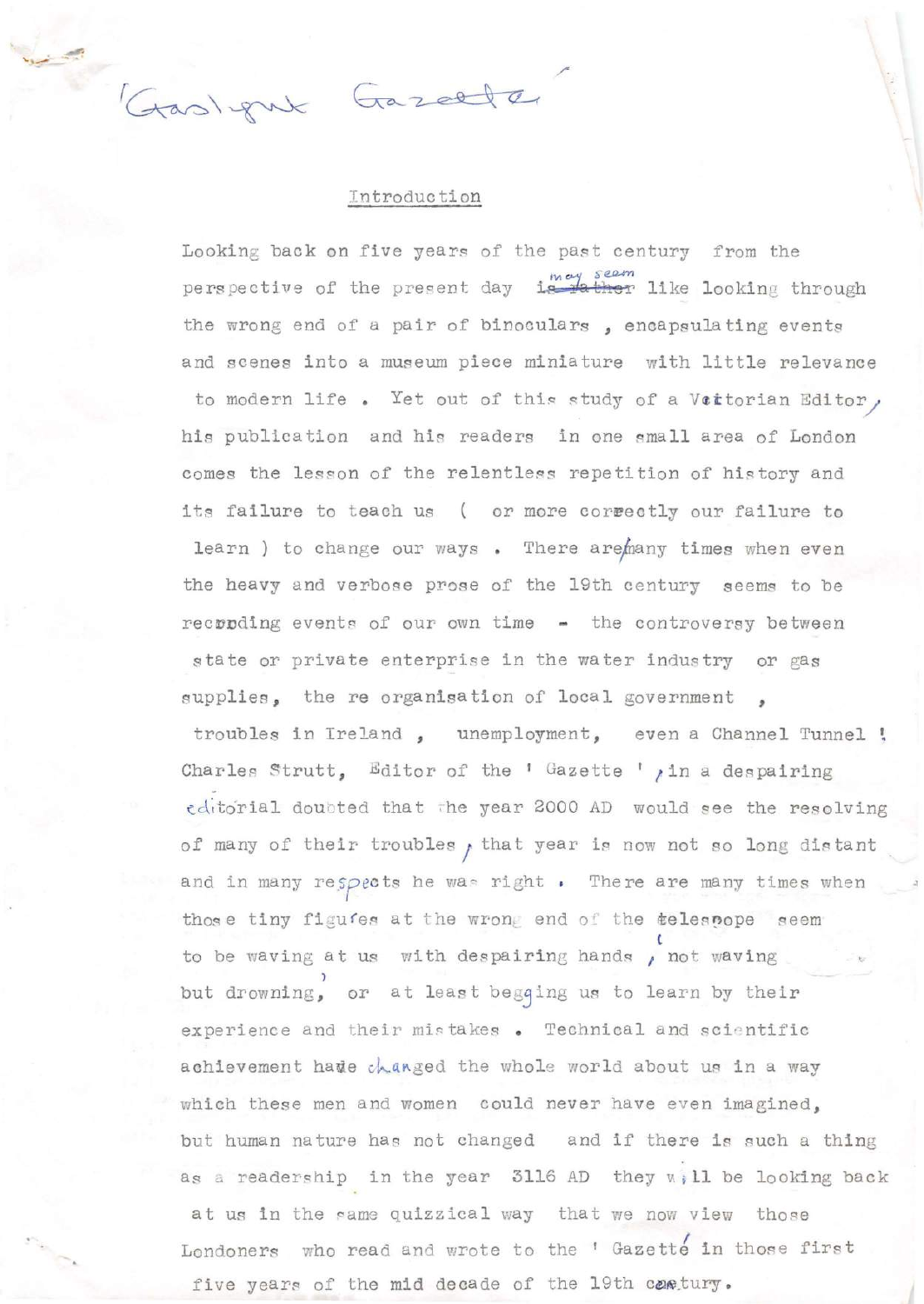## f Gaslight Gazette. Chapter 1

|<br>|<br>|

' A dangerous thing.. The Tax on Knowledge.

History is not the sole property of historians, it belongs to those who make it by living, and pass their story on to their children and their children's children. History is being made now, as you read these words, and will be published tomorrow in ' The Times ' and other great newspapers, which ever since the growth of mass journalism have proved the best chroniclers of their age, written for the time at the time, not with the wisdom or bias of hindsight, and with little hope of endurance. Letters and diaries are personal histories but a newspaper, through its reporters and correspondents, even its advertisers, presents an impersonal record, its very ephemeral character giving it immediacy, because those who create it do so in the knowledge that they are writing for the present. They may well live to regret what they say, for time makes fools of us all, but even though we may look back on them and deplore their self righteousness, their brashness , over confidence , or naivity, we are magically transported back in time to the way things were when those who recorded them so rashly committed their words to print.

' London is like a newspaper. Everything is there and everything is disconnected. There is every kind of person in some. houses but there is no more connection between the houses than between neighbours in the lists of births marriages and deaths. As we change from the broad leader to the squalid police report, we pass a corner and we are in a changed world. '

Walter Bagehot, editor and economist,writing in ' The National Review ' in 1858 encapsulated the relationship between journalism and urban communities and the enormous growth of the press in the first half of the 19th century, only equalled by the growth of the cities themselves where the newspapers were born and circulated. They replaced village gossip with the written word communicated to thousands, although reading skills were still limited. Those who could not manage the words could look· at the pictures in new periodicals such as The Pictorial or Illustrated Times, both of which published lithographs which depicted the squalor rather than the splendour of the times. The latter was the speciality of the Illustrated London News ' which viewed the capital through a decidedly rosy veil, depicting which viewed the capital viewed a chievement, or great national a city of change, development and achievement and disease had.<br>pomp and ceremony in which poverty hunger dirt and disease had.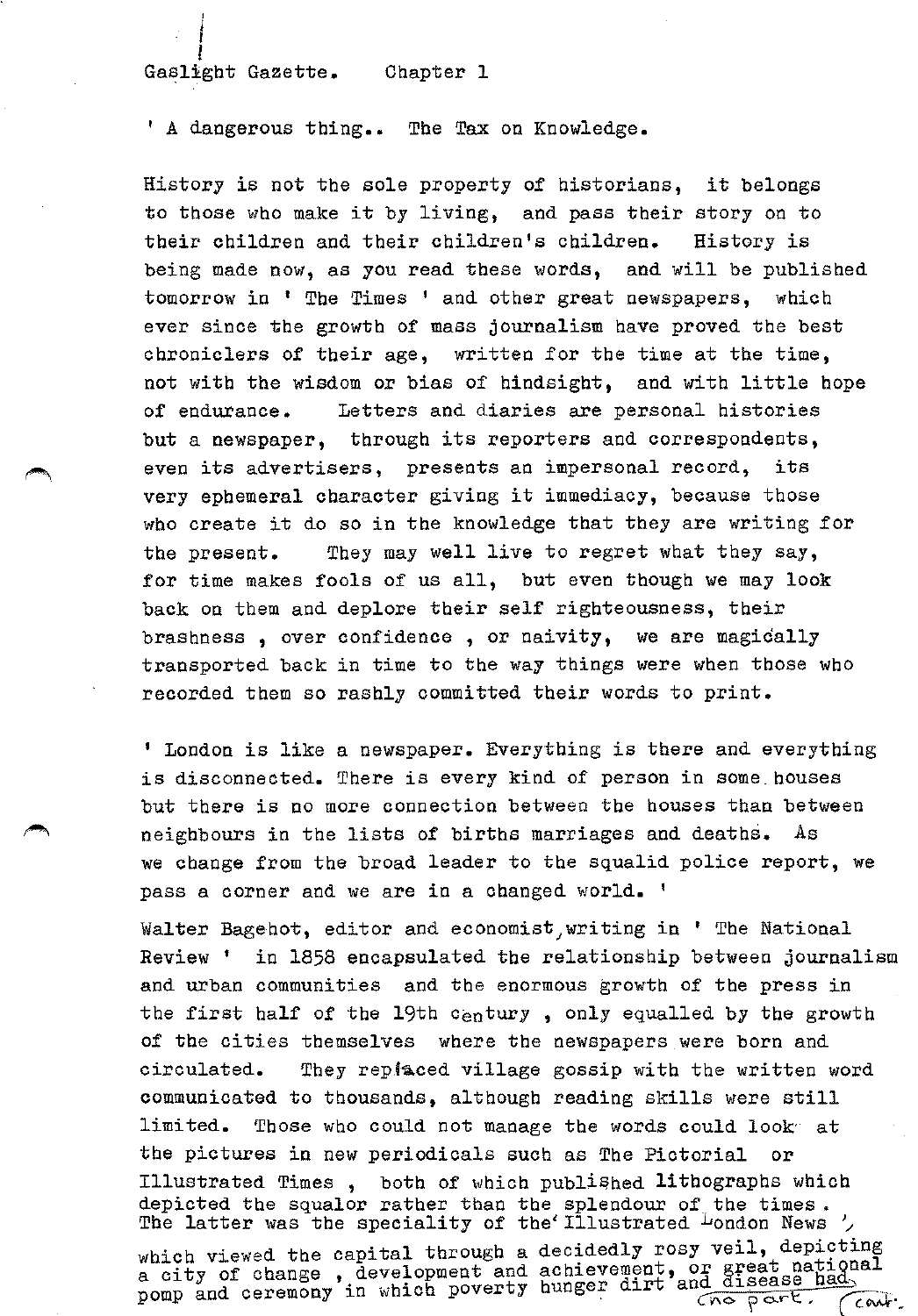Gaslight Gazette Chapter 1 Page 2<br>Charles Strutt's newspaper, in common with others of its time, carried few illustrations, those there were beiog confined to drawings in the advertisement columns. It was left to the journalists to convey io words alone the drama of the news: a skill which could lay them open to accusations of sedition if their influence went against the interests of the Establishment, be it the Crown, the Church, or Parliament. Government bad long been aware of the power of the written word and feared its consequences, both in politics and religion, especially when even primitive printiog took it from the hands of the elite into the reach of a wider public. Even if the masses were still: illiterate, they were able to listen to those who could read, and one literate man cnuld inform hundreds.

The freedom of the press, now taken for granted, was still a novelty in the 1850s and even theo oot entirely feleased from the shackles which only two centuries earlier could put the pain of death upon those who offended parliament or priest by this means. In the 17th century those who wanted access to dangerous information had to rely on claodestine news sheets  $\prime$ usually published abroad, especially in Holland. In England the Star Chamber restricted the size and content of newspapers-In 1625 Charles I suspended all news sheets wheo he dissolved Parliament, and during the Commonwealth, Cromwell was no mnre ready to allow the masses free access to the news of the day. On the Restoration of the Mooarchy, Charles II appointed Roger L'Estrange, one of his cavalry officers, t who could have had little professional qualification for the task ) to take charge of licensing oewspapers, a position he immediately turoed to his owo advantage by granting himself a licence to produce The Public Intelligence of 1663 and suppressing a rival publisher, Henry Muddiham.

The Great Plague of 1665 forced the Court out of London to Oxford, and the King, wishing to keep io touch with events, allowed Muddiham to produce a news sheet ' The Oxford Gazette ' which on the Court's return to the capital became ' The London Gazette ' a source of news not only for England but the colonies. Not that the circulation of news was desired in some vutposts of English rule , in Virginia in 1691, the Governor, Sir William Berkeley, thanked God ' they bad no free schools, nor printing and hoped that state would contioue these 300 years '.

cart.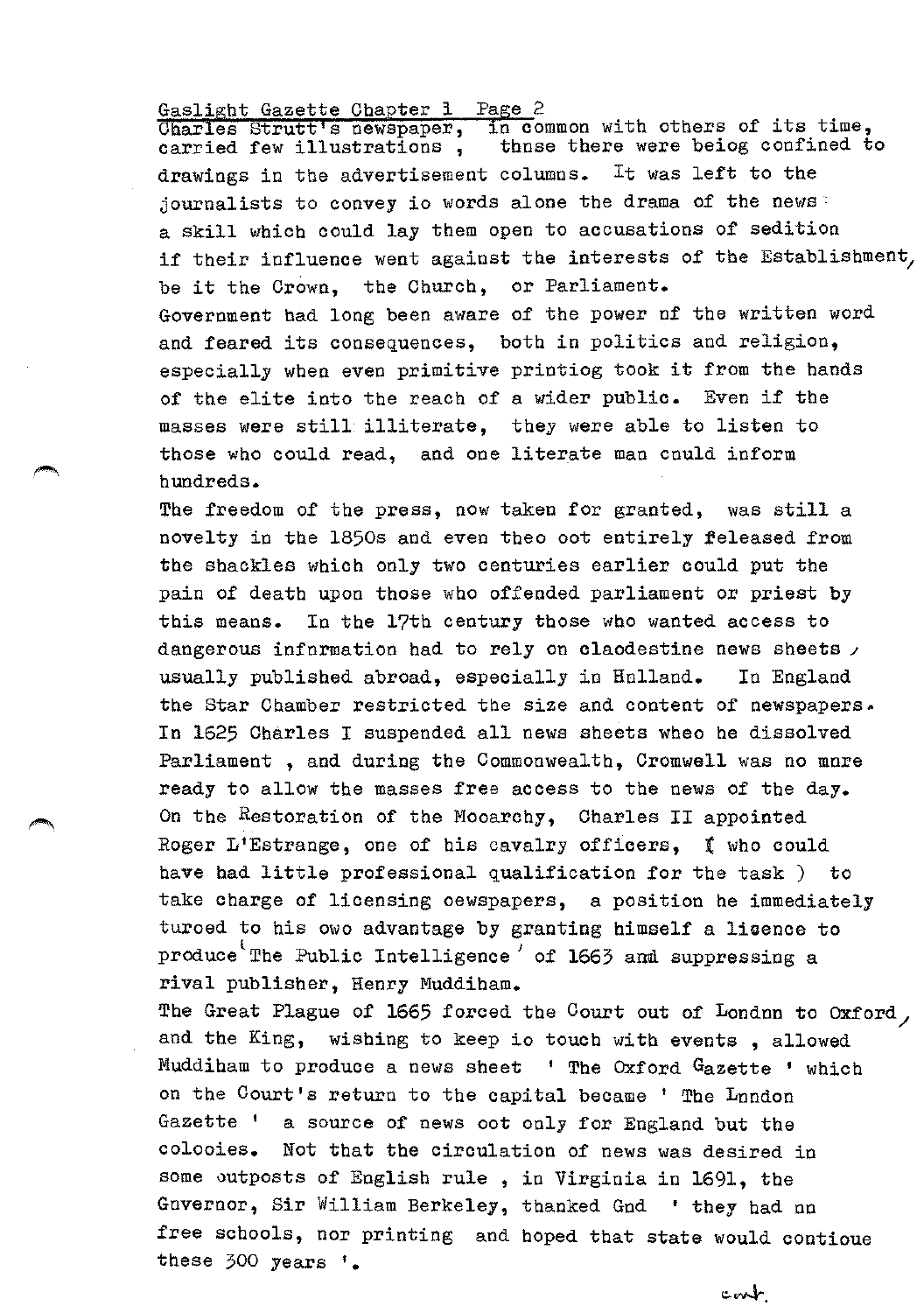' Learning, ' he said, bad brought disobedience heresy and sects into the world and printing had divulged them. Feminists will be pleased to learn that the first daily newspaper in England was published by a woman, Elizabeth Mallet, who brought out ' The Daily Courant in 1702 and only took on her male partner , Samuel Beckley , when she ran into financial difficulties. ' The Courant ' continued for thirty years  $_1$ during a period in which it was joined by numbers of other small but thriving newspapers, often to the embarrassment of the government, still aware of the power far greater than their own which had become known as  $'$  the Fourth Estate  $'$  (the others being the Lords Spiritual,  $\qquad$  the Lords Temporal and the Commons ). The title is attributed to the 18th century statesman , Edmund Burke, who referring to the Reporters Gallery in Parliament, said  $\blacksquare$  Yonder sits the Fourth Estate, more important than them all'. Such power had to be held in check and the methods of doing so varied from the bludgeon of censorship , backed by laws of treason, sedition and libel, or the more subtle means of licensing and taxation. The Press was well aware of its power and not always too scrupulous in its use of it.  $'$  The Times ' accepted £ 300 a year for supporting the government of the younger Pitt, an action not so unethical as it appears today, in the 1780s bribery was a way of life. It did not prevent The Times proprietor, or 1 conductor 1/ John Walter being sent to Newgate Gaol for two years for publishing a ' false, wicked and seditious, scandalous and malicious libel ' against the Dukely sons of King George III, including the Prince Regent, ( John Walter had implied that the roya2 offspring were not sincerely pleased at their father's recovery from his bout of insanity ). The sentence was passed only three days before the storming of the Bastille during the French Revolution which made the Establishment even more sensitive to its precarious position and the threatening voice of radiçal dissent. ( Walter was eventually restored to royal favour and given  $£250$  in compensation  $\cdot$  ) Mob rule in Paris and the continuing Revolution, culminating in the death of Louis XVI and "arie Antoinette on the guillotine, did nothing to encourage a free press in England where it was felt that information on the uprising of the french proletariate could only set a match to the tinder already smouldering on this side of the Channel. cart.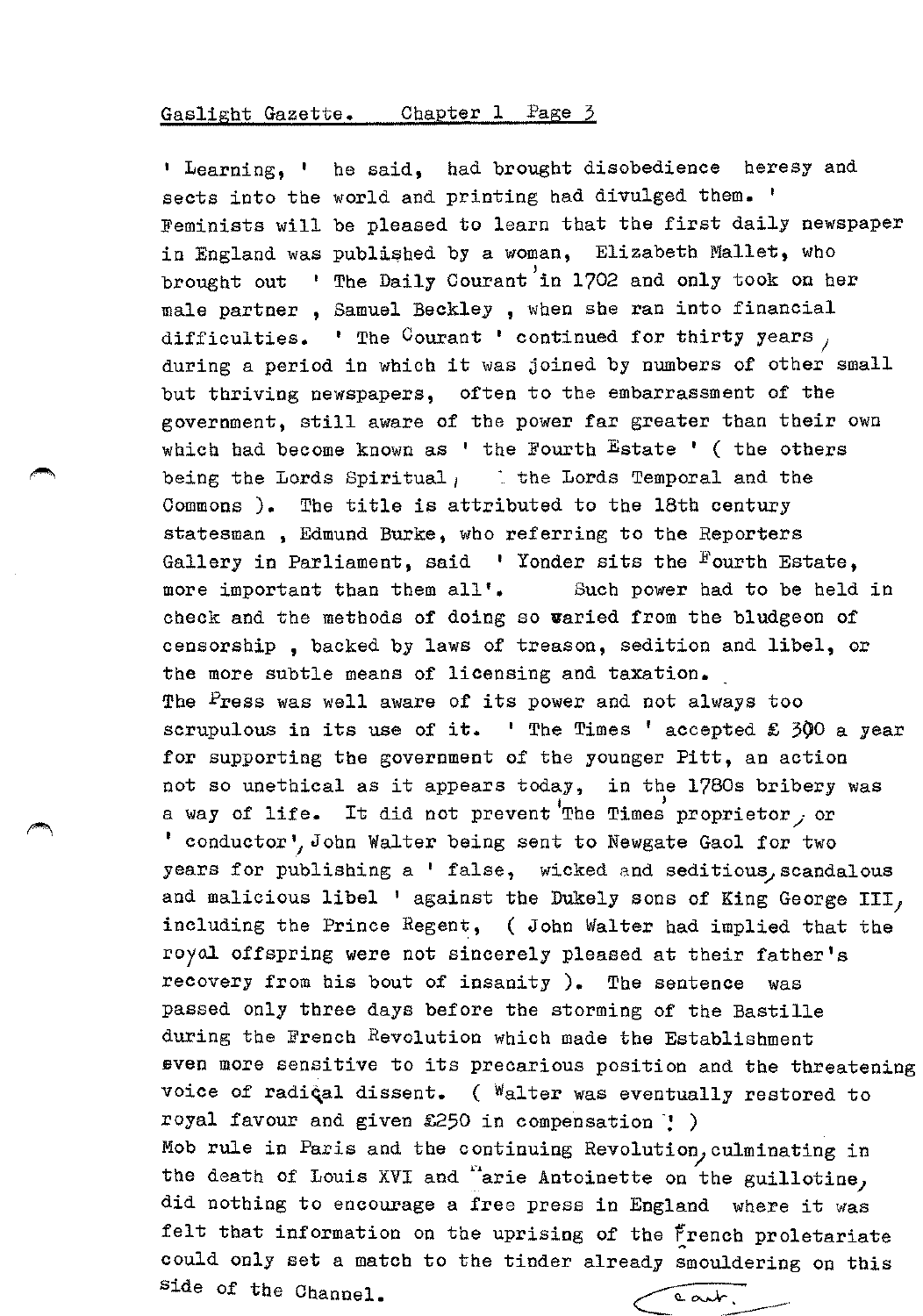"\ \

Much of this political unrest was blamed on the works of Thomas Paine. The son of a Quaker, he had travelled to America at the time of their Revolution, added his voice later to the French rebellion and inflamed the poor workers of England with his publications, in particular ' The Rights of  $M_{an}$ , which caused him to be tried , in his absence, as a traitor.

In February 1793 French newspapers were declared contraband in England. ' The Times ' had already set up its own foreign news service and chartered a cutter to bring despatches across the Channel • ( In the 1790s the Post Office set up a news service monitoring foreign newspapers and selling censored news to papers in England ).

The price of news was high enough, the first issue of ' The Daily Universal <sup>R</sup>egister ' in 1775 cost 2<sup>1</sup> pence including a  $1\frac{1}{2}$  pence stamp duty with a two shillings and sixpence tax on each advertisement. By 1795 the price had risen to sixpence and the stamp duty to *3i* pence , prodigious sums in the currency of the day. ( In 1853, when Charles Strutt founded his ' Gazette ' the cost of <sup>c</sup>The Times was fivepence compared to the price of gin at ten shillings a gallon).

Among the multiplying newspapers of the latal8th century, in addition to The Times', were The Morning Chronicle ' founded in 1769 and  $'$  The Morning Post' (1772 ) contributors to which included Samuel Taylor Coleridge, William Hazlitt, Charles Lamb, Robert Southey and Wordsworth. The success of these hournals was not attributable to any great technical progress in the printing craft, the wooden press having hardly changed since the time of Gutbenberg. In 1772, an iron press was invented in Basel but not introduced into England until the end of the century when Charles,  $\text{Earl of }$ Stanhope produced one. The first power press, steam-driven, was introduced at The Times in  $1814$ , made by Koenig and Bauer, it produced over 1,000 sheets in an hour ( two men would have had to work for eight hours to turn out the same number by band. ) The introduction of wwhat John Walter II ( the son of the founder of the paper) described as the greatest improvement connected with printing since the discovery of the art itself,' was not without trepidation that the workmen might demonstrate against a method which could reduce the work force. The machine was installed in secret and Walter asked some of the men to stay on after the  $\frac{1}{2}$  is work as he expected some late news. When it came, it to announce that the paper was already printed ..bu steam / When it came, it was

cont.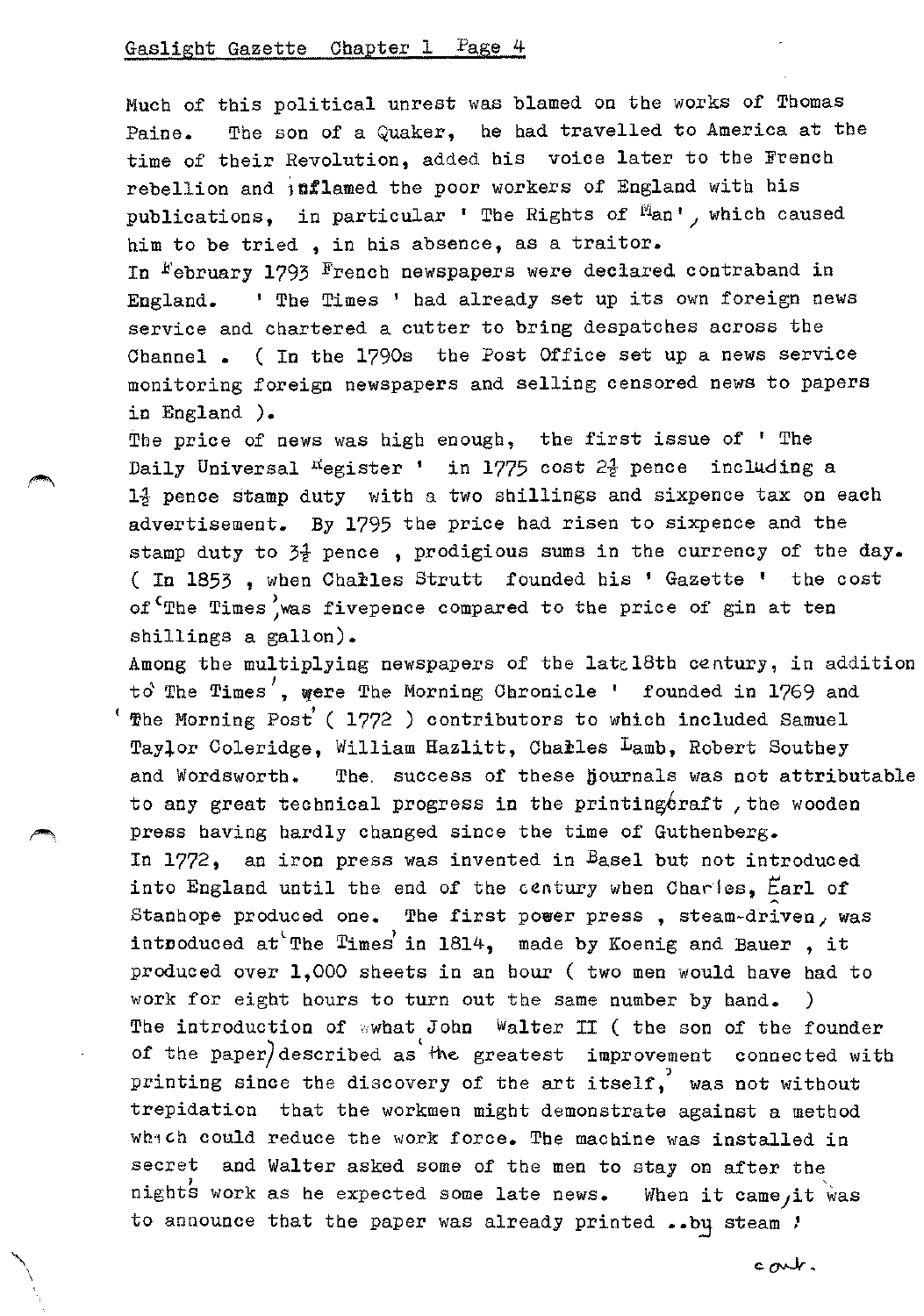Although such progress was being made in the actual printing process, type-setting was still a tedious band craft until the production in the latter part of the 19th century of the linotype ( 1886 ) and monotype machines ( 1893 ) The first not only set the type at a keyboard but cast it in lines  $\zeta$  as the name implies ). The Monotype cast in single letters by a double process, using paper rolls punched with holes ( similar to a pianola toll ) to transfer the instruction to the casting machine • Until these inventions the setting of type was a laborious and time-consuming operation. Type •s 0.918 inches ( 2.5 ems ) high and in its smallest form less than 2 mm thick, imagine the skill required to select the letter from the 'case' ( wooden trays divided into compartments to contain all the letters of the alphabet, plus punctuation) arrange them into a band-held container ( a 'stick 1 ) from which they could be transferred into the long steel trays , a column wide and open at one end ( the ' galleys' ) ready for proofing and correction before being finally placed into position in the page. Water was used to hold the thousands of single pieces of type together by suction during the transferring process.

Early printers had cast their own type but in the 17th century this had become the function of type foundries, the master printer buying his fonts, complete sets of characters, in various styles and sizes the styles bearing , as they still do, the names of early masters of the printing craft, such as Bodoni ( Giambaptista

Bodoni, an Italian typogtapber ) Sizes also had names until the American Point System was introduced late in the 19th century nonpareil brevir and pica beign replaced by 6, 8 and 12 point. Hand-setting printers worked in front of sloping wooden frames supporting two cases one of capitals and the other of small letters, one above the other ( cap $\iota$  rals on top, causing them to be known as ' upper case ' ) Such work by the poor light of oil lamps, or even candles was tedious in the extreme causing eye strain and back ache,

The Times established an ingenwous short cut to hand setting in 1784 with its founder, John Walter taking out a patent on his logograpbical system wL ·.h consisted of the most frequently occurring words being ready cast in metal to speed up composition.

*c* ovJ.

Ý.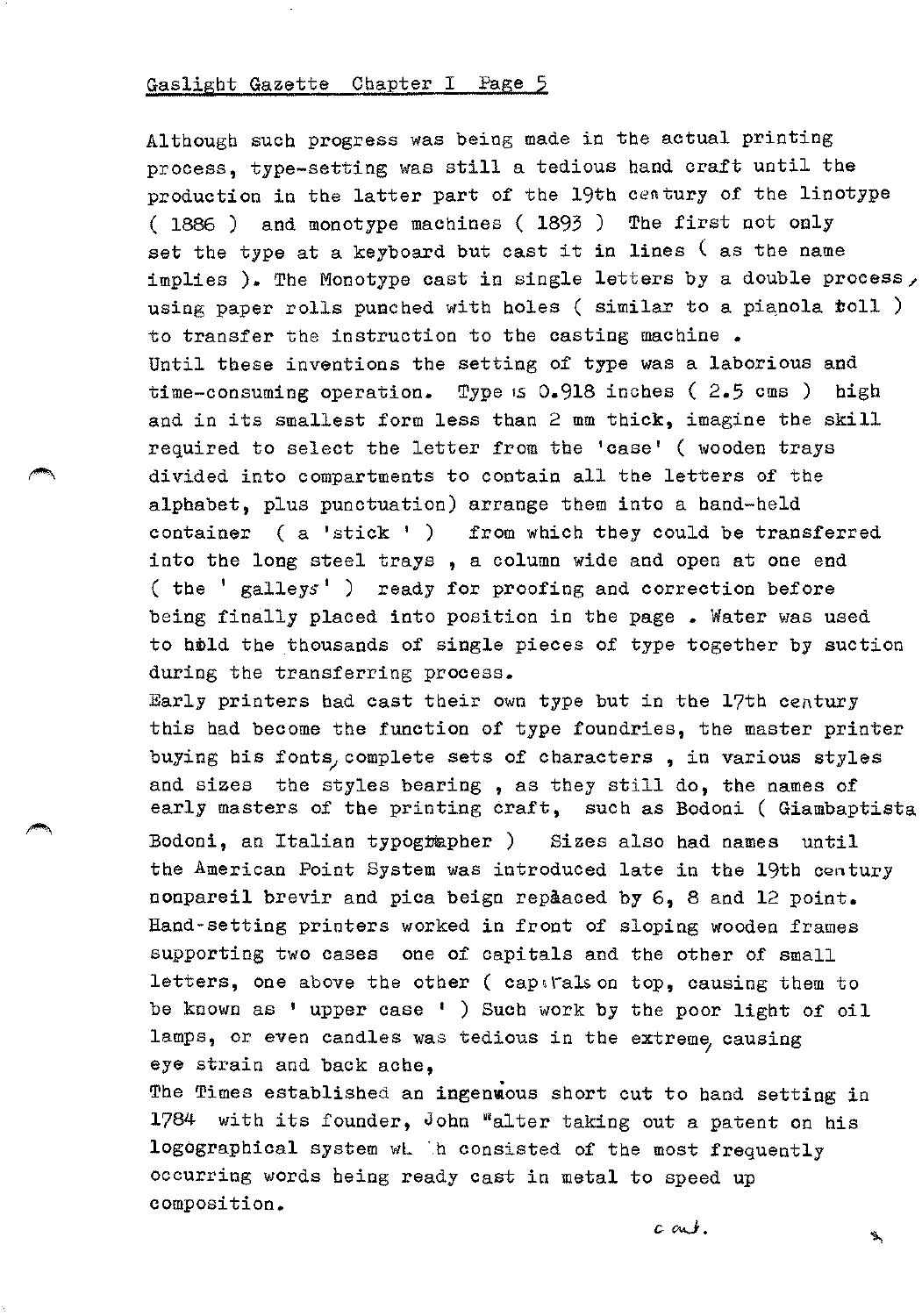# Gaslight Gazette. Chapter 1  $r_{\text{age }6}$

( The satirists of the day suggested that from The Times -1 content these should include ' wet, dry, murder, dreadful, attrocious outrage, fearful calamity, and alarming explosion<sup>'</sup>!, which indicates that journalism has not changed all that much in the ensuing years ! .

Further progress in printing machinaery required the production of paper in a continuous roll instead of sheets, a process perfected in  $\frac{1}{2}$  rance at the turn of the 18th century. Stereotyping, in 1727, had long ago allowed a complete piece of type setting, either a whole page, or an item such as an advertisement to be duplicated by taking an impression on a mould, or matrix, that could then by used to copy, or stereo, in an alloy of lead, tin and antimony. This innovation aroused opposition from printers who saw it as a threat to their livelihood. The first material to be used to take impressions consisted of a mixture of blotting and tissue paper called  $!$  flong  $!$  ( a term enduring in the printing craft up to modern times although the material later used was papier mache ).

These and other technical improvements which allowed speedier and cheaper production served to bring to a head the dilemma of three centuries. On one side, the Establishment regarded knowledge as dangerous and likely to arouse undesirable passions in the working classes , otherstook a more enlightened view, such as Ashley Cooper (Lord Shaftesbury ).  $\qquad$  who in addition to his evangulical religious motives, saw refinement, born of education and better health through improved hygiene, could lessen the danger of insurrection from a savage ignorant population. Nothing had provided better ammunition for the big guns against press freedom than Paine's ' Rights of <sup>Fi</sup>an ', advocating as it did, universal suffrage, the abolition of the House of Lords and the monarchy, and <sup>P</sup>aine's publications were reputed to be in the hands of many of the lower orders, particularly the journeymen the better educated among the workers.

Thes the association of popular journalism with radicalism was unav cidable as the campaign for press freedom was one of the platforms of radical politicians such as Richard Cobden, who with John  $^{D}$ right was one of the founders of the  $A$ nti Corn Law  $\zeta$ eague.

 $cov\leftarrow$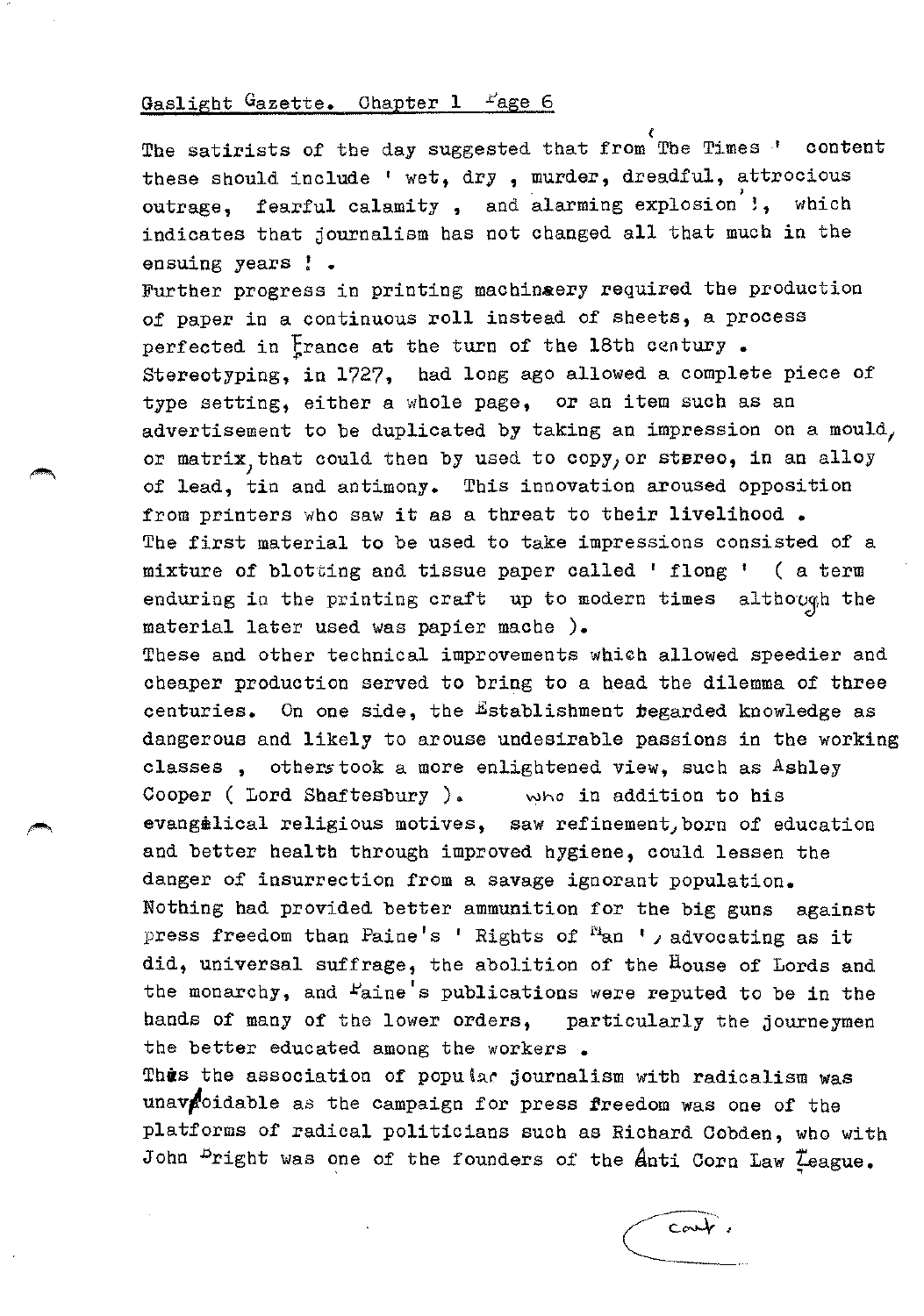The last curb on press freedom was through taxation , the stamp duty which in 1815 was still fourpence a copy ( although this was offset to some extent for those papers with circulations beyond London by allowing the stamp to cover postage to the provinces) and a continued high tax on advertising. Publishers went to great lengths to avoid paying these dues and many prosecutions were taken out against ' black market ' news sheets. The story is told of a seller of unstamped newspapers in Shoe Lane who smuggled out 50,000 copies a week of ' Cleave's Police Gazette ' ~ a republican-minded journal, to its distributors concealed in coffins supplied by a friendly neighbouring undertaker, until the other residents of Shoe Lane became alarmed by the number of funerals taking place there and fearing the plague notified the authorities and the plot was discovered

Prosecutions were not confined to those who evaded stamp duty, Richard Carlile , one of the most courageous of radical journalists and publishers, was imprisoned for a total of nine years between 1818 and 1843 for re-publishing Paine's Age of Reason ' ( his attack on established religion for which be was cited as an atheist ). and other progressive works, and in the early part of the century there were numerous other convictions for blasphemous or seditious libel.

Many prosecutions were brought by two ' vigilante' societies, the Constitutional Association and the Society for the Suppression of Vice and the Encouragement of Religion and Virtue.

The pamphleteers could not be described as newspaper publishers as their sheets were usually confined to virulent political diatribes rather than purveyors of information. Among the more moderate of these, and certaibly one of the most prolific, was William Cobbett of ' Rural Rides ' fame, whose home had been in Kensington when Charles Strutt was still a little boy in Kilburn. Living in America in 1793, Cobbett produced a pro English newspaper there under the name of Peter Porcupine's Gazette, the prickliness of which earned him a fine for libel. Returning to England he produced his weekly ' Political Register  $^{\dagger}$  in 1802 and was imprisoned for attacking flogging in the Army. After another spell in America to escape further persecution he eventually settled fairly quietly in Kensington, where he ran a seed farm before writing his ' Rural Ride: the work which has best endured into modern times and which gives a vivid contemporary account of life in England in the early decades of the 19th century.  $\sim$  out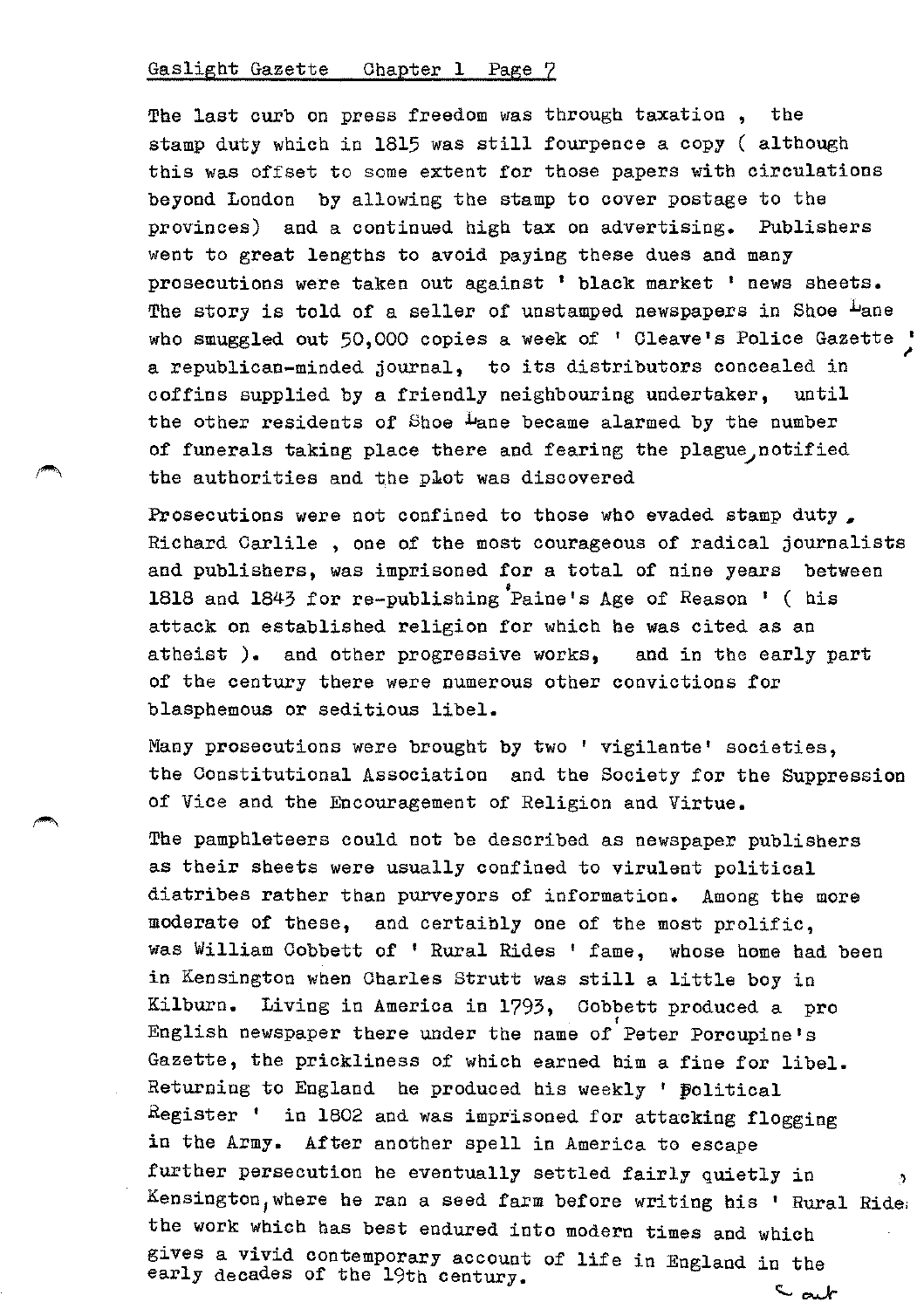In 1836 the newspaper stamp duty was reduced to a penny, the advertisement tax having also been cut three years earlier to one shilling and sixpence as well as the excise duty on paper being lowered ( this had been another subtle curb on press freedom *)* • It was probably these reforms, and certainly the abolition of advertisement tax in August 1853 that prompted the printer/poet Charles Strutt to launch his ' Gazette ' in the  $\mu$ ecember of that year ...' Guaranteed gratuitous circulation 4,000, published every Wednesday ' ..... England was already becoming proud of her freedom of the written word. Thomas Carlyle wrote in his ' Latter Day ' pamphlet in 1850 ' In countries that can stand a free press, which many cannot, but which England , thanks to her good training, still can, is not 1 The Times ' newspaper still an open forum, open as forum never was before, where all mortals can vent their opinion, state their grievances, from the loss of your umbrella in a railway to the loss of your honour and fortune by unjust sovreign persons ? Strutt's 'Gazette ' was not ' The Times, which in 1853 was already 68 years old ( counting its birth as ' The Daily Universal Register ' in 1785 ) but in its small way it performed the same grievance-outlet as Carlyle attributed to the grander publication. Charles Strutt was not slow to pontificate on the shortcomings of local and national government , grievances large and small scratched from his pen, sometimes with embarrassing impulsiveness ( having predicted that the Crimean war would end successfully in weeks, he had to eat his words 18 months later and recognise it as a long drawn out disaster ). In his first issue, dated December 7 1853, the fledgling newspaper proprietor/ editor in his editorial extols the wonders of the age <sup>1</sup> Bridging the Pacific by the simple aegis of steam, drilling the solid Alp for the transit of the train and anon webbing the beds of the deep with the wire of the telegraph,', What steam has achieved in shortening the chasm from shore to shore, the  $r$ ress, through its advertising columns has done for the buyer and seller, narrowing the gulf long-existing between supply and demand. ' Advertising ' said Charles Strutt ' is an art as well as a trade '. A free newspaper relies on the zeal of its distributors, as those who have revived these publications in our own age well know, and Strutt is soon exhorting his readers to inform him if they fail to receive a copy and respectfully requesting heads of families to enquire of domestics lest long detention in the kitchen :

should lead to mutual loss o. disappointment

TCark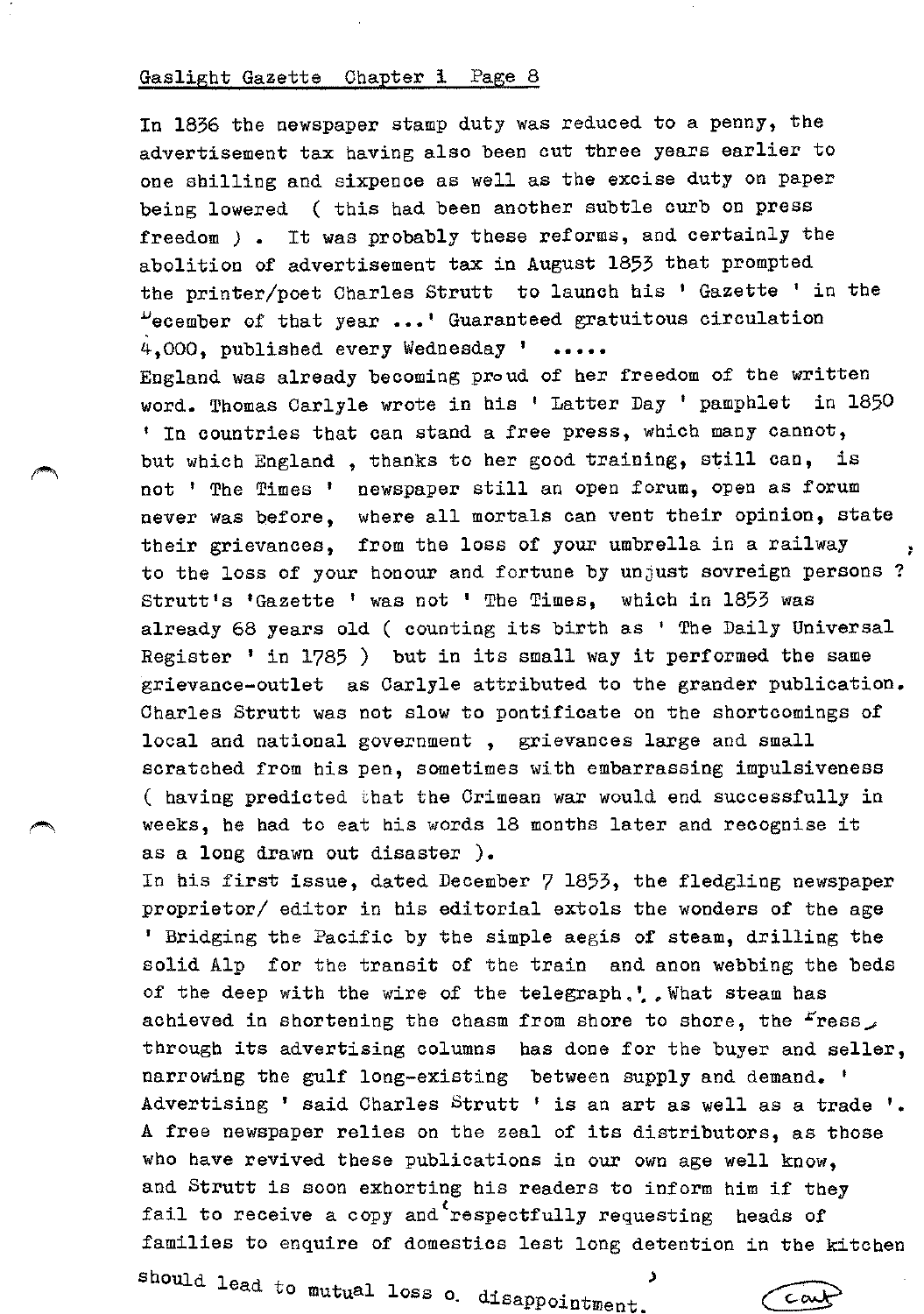Early in the New Year 1854 a Soiree was held at the Whittington Club in Arundel Street , off the Strand, to celebrate the Repeal of Advertising Duty, honouring T. Milner Gibson, one of the MPs who had campaigned for its abolition, speakers included Richard Cobden and the chair was taken by Sir John Villiers, ' with appropriate music by professional vocalists '.

In March, a confident Charles Strutt confounded his critics who ' had deemed this enterprise doomed to failure  $! \cdot 1 \cdot 1 \cdot 1$  won't do said one " It can't live " said another , but the rise and progress of this weekly journal confirms to the doubters the power of perseverance and faith '

<sup>1</sup>After all ' he continues ' When London was to be lighted by gas the foolish predicted its early conflagration, the Thames Tunnel, left half finished was to be ever choked by the stream and to become at once a danger to the traffic and the tide, the railways were to ruin the country, navigation by steam was offered to be impossible...'.

' ••• But ••• the metropolis has not exploded, the great bore has become a great fact, the British Empire remains unruined by the rail and the funnel of the steam packet has carried a stream of smoke from our shore to the antipodes '...

In October 1854 Charles Strutt launched another new venture, the first of a series of Monthly Supplements to circulate in Kensington Brompton, Knightsbridge , Chelsea and Hammersmith, price one penny taking as his subject for the leader in the first edition the very suitable subject of the newspaper tax.

 $1$  "e have buried the feudal system in the common grave of ages but retain unfortunately many of its evils. Among them is the restriction upon the received method of conveying a subject of intelligence from one man to another , to one city, or an empire or one hemisphere to another • If a popular commotion takes place in the Bull Ring at Birmingham and the editor of ' The Manchester Guardian' sees fit to inform the constituents of  $M_{\Gamma}$  bright ( John Bright MP for Manchester ) of the fact, it seems very odd <sup>t</sup> that the government of a civilised people must step in and demand a penny every time that information is given.

' "e will consider for a moment that Mr Williams, our butcher, has obtained a copy of a newspaper and been fleeced already by law of the twelfth of a shilling, he communicates to his tailor or his printer, by word of mouth, the exact amount of news he gets in print. The listener knows all he knows, but the government does not fine him a penny.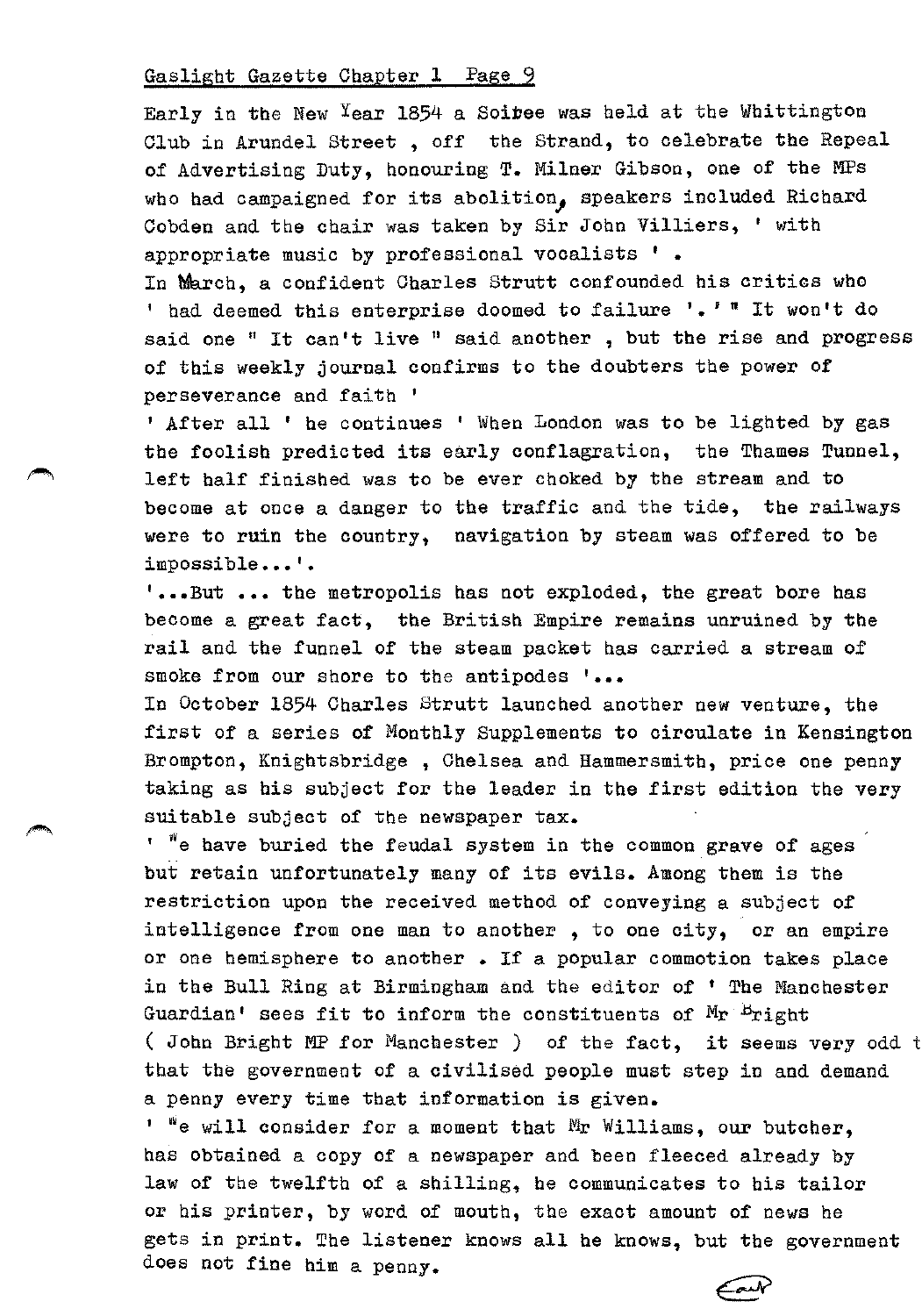<sup>1</sup> Therefore it is an imposition to be despised because it taxes a man for talking to another. It is the peculiar practice of all despotic governments to withhold from their subjects the means of the pursuit of knowledge '. The electric telegraph, he argues, can transmit news freely, why not a newspaper without that ' blot on its corner ' ( the stamp ). Outlining his pious intentions for the future, he continues <sup>~</sup>Parochial inconsistencies and abuses whether adminisitrative or physical will be unsparingly revealed in order to their amendment and re $pA_y$ . The local wrongdoer ... may writhe under the threatened censorship ••• endeavours will be made to redeem the parish... from the reproach that no public foundation of an associate literary character  $\setminus$  he meant a public library ) is found within its bounds '•

The last free newspaper was published in "ecember 1854. In January 1855 the ' Gazette ' was sold for one penny, circulation now 5,000. The price of ' The Daily News ' ( the paper founded by Charles Dickens ) was still fivepence and an advertisement for it appeared regularly in the ' Gazette's columns .'The only paper besides ' The Times ' which excludes and has always excluded from its columns all offensive advertisements . The <sup>H</sup>ead of the Liberal press in Great Britoin, advocating free commerce in its broadest sense and all sound and practical reforms, whether political, social or ecclesiastical '.

In the same month the Gazette carried an advertigment for a meeting of the Association for Promoting the Repeal of Taxes on Knowledge to take place at Exeter Hall on Wednesday February 21 1855 , addressed by John Bright, Richard Cobden , T. W Gibson and John .uawson.

In April 1855, Charles Strutt attacked ' The Times ' for ' its failure to support the campaign for the abolition of the stamp tax ' because its proprietor benefits from the law as it now stands • The payment of the stamp for every copy now daily issued of that paper and its supplement ensures its transit by post without further cost of any kind, a rule by which the journal and its extra sheet are carried through the post post office for  $1\frac{1}{2}d$ with a weight which, if replaced by the tarriffs of carriage as applied to letters and all other packages, would cost something like sixpence... but then 'The Times ' is an article with a voice whose utterance is in favour of the government.  $\sim$  cant.